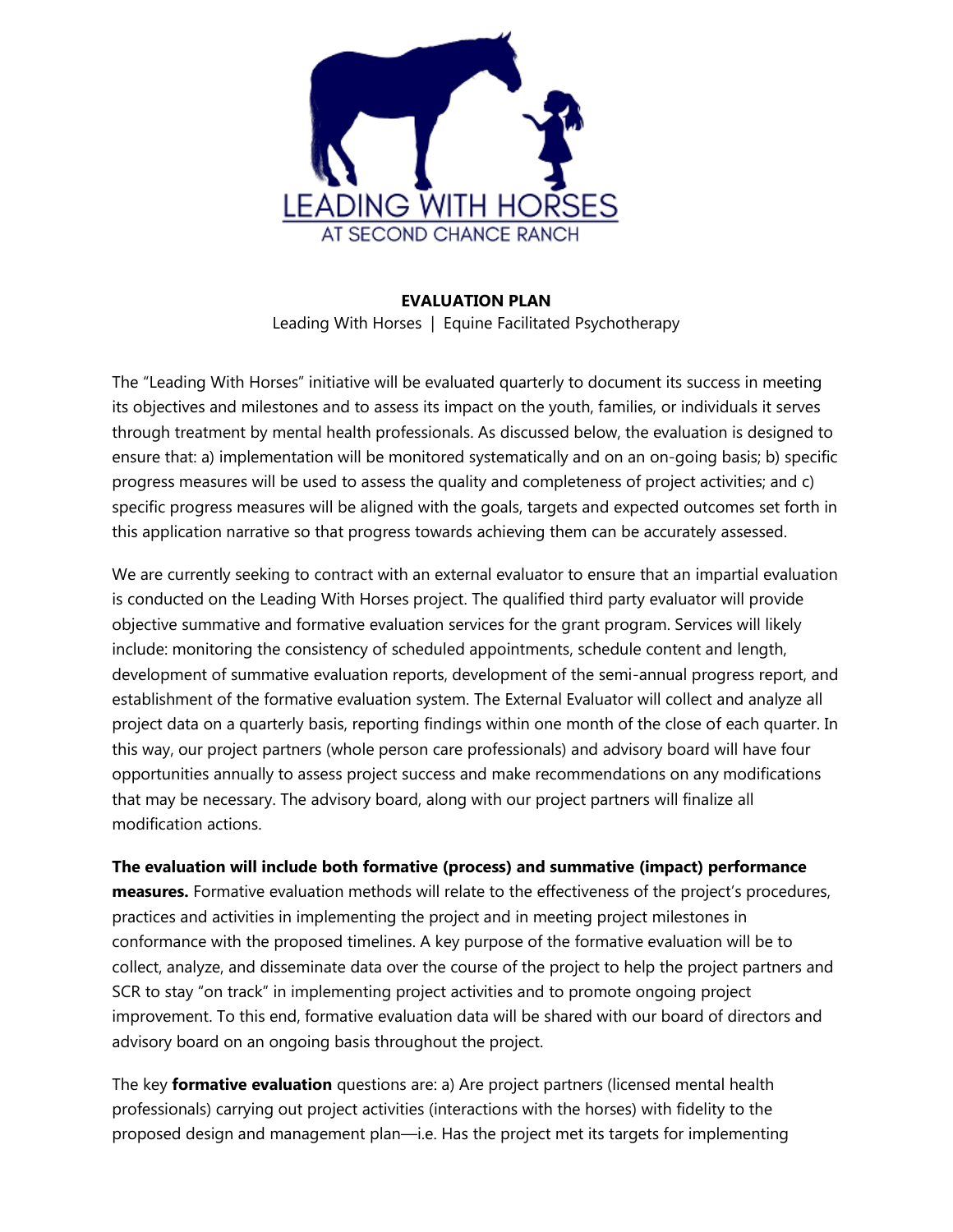project activities related to each goal and objective? Has the project met its annual targets coordinating delivery of counseling services, and engaging in parent outreach and related services? b) Has project staff used information effectively throughout the project—including formative evaluation data—for self-assessment and program improvement? c) Has the project met its targets regarding implementation of specific initiatives and public dissemination of project results? d) Are the project's procedures, policies, and management effectively supporting the project in accomplishing its proposed activities and meeting its milestones? e) Do the policies and feedback mechanisms support ongoing review and program improvement?

Formative evaluation methods include frequent and ongoing interviews of counselors; structured observations of project activities and participation in counselor meetings; frequent reviews of project schedules and records; frequent reviews of documents and procedures used to advertise the project, reach out to parents/community and communicate with project partners and clients; questionnaires and survey instruments administered several times during the course of each year; and review of notes and interim reports prepared by SCR. Formative evaluation results will be included in Evaluator reports at least semi-annually. Formative evaluation results will also be shared with project partners, in writing and/or verbally, on a frequent basis. Formative evaluation data will be included in evaluation and year-end reports offered to our local Department of Education agencies.

**Summative evaluation** methods will address project implementation and consequent changes in client/patient outcomes.

Key summative evaluation questions are:  $a$ ) is the program demonstrating measurable outcomes that connect participation in our program with long-term improvements in physical, social, emotional, spiritual and cognitive health.  $b$ ) does the program have the ability to connect programmatic outputs with measurable, standardized, long-term impact metrics related to the health of those served

Summative evaluation will examine the impact of the project on:

- **•** Increase in attendance and repeat attendance from both project partners and their clients.
- **EXECT A** Behavioral factors, including analysis of behavior at home, work, school, social activities. Decrease in negative consequence or remedial action for youth.
- Aspirational and future success-related factors, including analysis of long and short-term goals in personal development, relationships, work and school achievements, and progress in overcoming or lessening of PTSD triggers.
- Ongoing research projects in place through collaboration with local universities; Gonzaga, and Washington State University.

Summative evaluation reports, including data and results, will be submitted to the project partners on an annual basis unless otherwise requested.